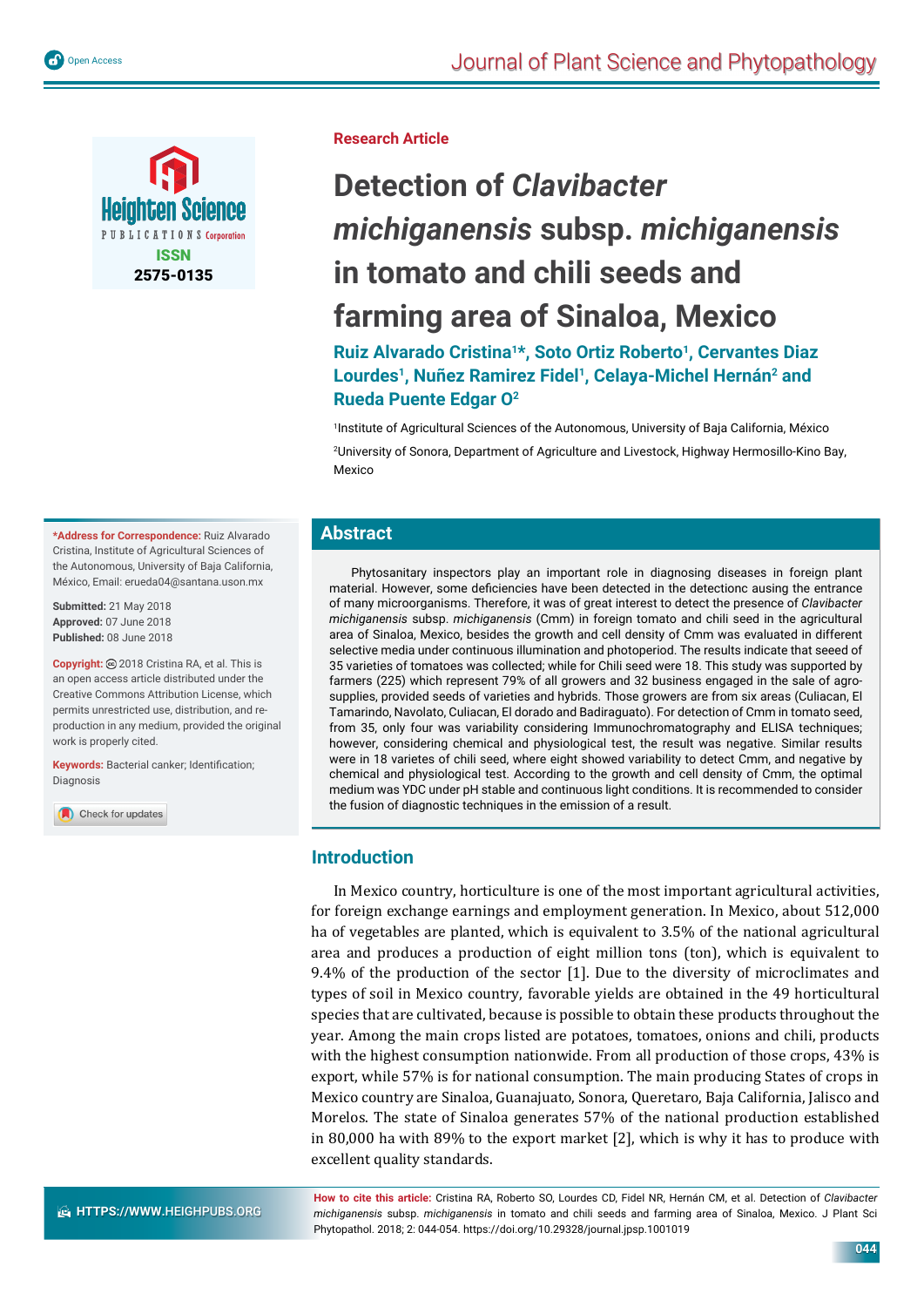

Tomato and chili are the main horticultural species in Mexico country and in the State of Sinaloa. There are of tomato crops: salladette and ball in an area of 30.000 ha. Among the chili crops, appear the bell, jalapeno, serrano, Anaheim, Caribbean and pasilla; however the first two are the main crops since 1987, in an area closed to 3.435 288 ha Velazquez et al., 2008. Nevertheless, among factors limiting the production of these vegetables, there are the diseases caused by fungi, bacteria, phytoplasmas, viruses and nematodes, which cause great economic losses. Phytosanitary problems have increased, partly due to the lack of an accurate diagnosis and timely, which is why farmers have not been able to properly handle the impact of disease [3].

Traditionally, the observation of symptoms for the field technicians or growers, is the strategy to diagnose and treat disease, which is not the most appropriate, because different pathogens can cause diseases with similar symptoms, or it may be due to a combination of a pathogen with an abiotic factor such as toxicity of chemicals or deficiency of certain minerals in the soil, among others. In the context of this issue of disease management requires accurate diagnosis, which is fundamental to the aid of biochemical, microbiological and molecular techniques. Whereas previously described, the crops of tomato (*Lycopersicon esculentum*) and chili (*Capsicum annuum*), are the most representative in northwestern Mexico. In Sonora and Baja California States, tomato and chili are vegetables that have been affected by a sporadic disease, mainly with symptoms of cankers. The Plant Protection Departament in Mexico, has registered as of quarantine disease the causal agent of bacterial canker *Clavibacter michiganensis* subsp*. michiganensis* (Cmm), due to the negative effects provoked on agricol regions of U.S., for its high capacity for spread through seed, the capacity to infect vascular tissues through wounds, stomata and trichomes, and generating losses up to 85% of the crop under favorable conditions [4]. It replication capacity of Cmm has been caused genetic resistance due to the low efficiency of integrated applied [5].

In Mexico, specifically in the state of Baja California, it was detected that Cmm causing an alarm since 1994. However, in the  $2006-2007$  crop season, was again identified Cmm in commercial tomato and Chili crops, causing damage up to 40% incidence. After, in the agricultural areas of the state of Sonora, was detected in 2008 and 2009, Rectifying that the state of sinaloa remains on alert because this last State, is a nationally representative area in the production of vegetables; in 2015, national domestic production of tomato was 994,737.85 t, where the state of Sinaloa participated with a 28%; according with the national production of chili, was 476,325.56 t [1].

Phytosanitary offices in ports, airports and phytosanitary booths play an important role in diagnosing diseases on imported material. However, certain deficiencies was detected in the identification of quarantine microorganisms, mainly due to the large volumes of plant material entering to the Mexican country [6,7]. Furthermore, agricultural farmers in Sinaloa State, found symptoms similar to bacterial canker (Cmm), which generated controversy among producers about the presence or absence of this disease. To another hand, different culture media for cultivation have been developed to *Clavibacter* spp. ranging from formulas to enrich the saline´s solution, until the use of artificial culture media; the selection of an appropriate chemical medium is the first step and the most important for the success of the bacterial crop. Bacterium require different factors for its growth: the physico-chemical and the nutritional. Among the first, light, temperature, salinity, pH,  $CO_2$  and photoperiod. Within the seconds macronutrients are relevant, which are used to synthesize organic compounds, and the micronutrients used as catalysts López et al., 2009. The photoperiod (time of exposure to light) is another important factor that has an effect on life cycles and metabolic activities of the bacteria both in cultivation and in nature. Under natural conditions, most microorganisms are established in alternating periods of light: darkness, however, in most laboratories of bacteria remains constant lighting in the crops inside, because it favors the cellular division; when they come to use light cycles: dark, it is with in order to simulate the conditions natural or synchronize the crops [8].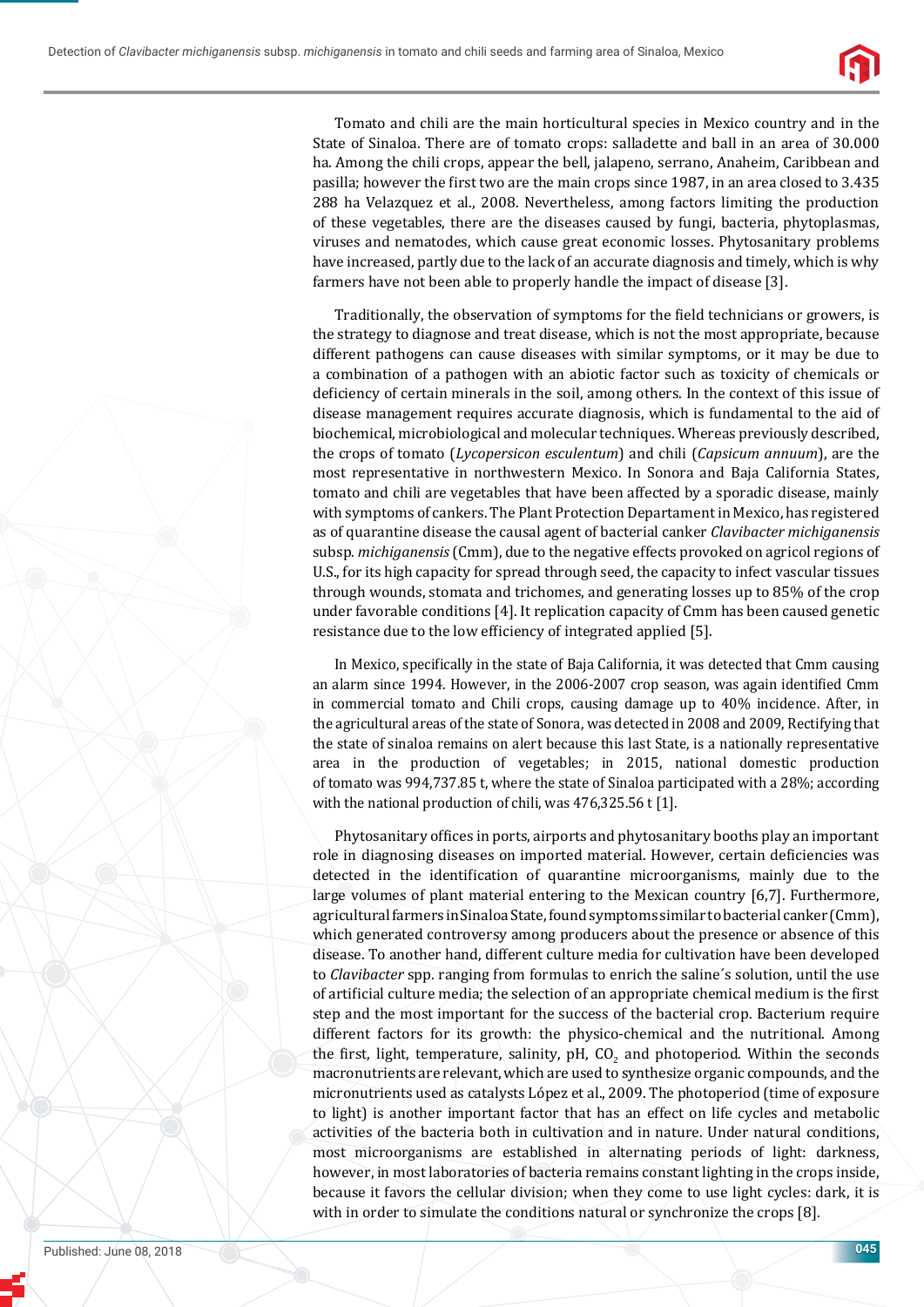

Due of above mention, it was of great interest to develop this research with the following goal to detect the presence of *Clavibacter michiganensis* subsp. *michiganensis* in tomato and chili seeds in the agricole area of Culiacan, Sinaloa, and evaluate the growth and cell density of *Clavibacter michiganensis* subsp. *michiganenesis* (Cmm) in different static selective culture media under continuous illumination and photoperiod in vitro was performed.

# **Materials and Methods**

## **Experimental site**

This research was conducted in the municipality of Culiacan Sinaloa, Mexico; the study area is located between geographical coordinates: North 25°10' and to the South 24º00' of North of Ecuador and 107º43' to the West on the meridian and 106º56' in meridian West Longitude.

The research was conducted in two stages: a) collect of chili and tomato seeds used by farmers in Sinaloa State to detect Cmm using the diagnosis techniques: a) Immunochromatography and b) ELISA; b) sowing of Cmm in different culture media, under continuous lighting and photoperiod 12h light:12 h dark, to observ the cell density growth of Cmm.

#### **First stage**

Seed Collection and detection of Clavibacter michiganensis subsp. michiganensis (Cmm) by immunochromatography and ELISA technique (linked immunosorbent assay enzymes):

Obtaining materials tomato and chili seeds, was achieved with the cooperation of companies and agricultural farmers in the agricole region; these provided an amount of 100 to 150 seeds for the analysis to detect Cmm. The seeds were labeled and transported in a cooler at  $4^{\circ}$ C ± 2, to the Biotechnology Lab. Then each of the samples were stored and refrigerated at  $4^{\circ}C \pm 2$ , for further diagnosis phytosanitary [7,9].

For the process of identification of Cmm, immunochromatographic technique was applied through inmunostrips following the protocol of the identification by Rueda et al. [9]. The inmunostrips of Cmm were obtained by the mega-project (Detection of bacteria of quarantine in theagro-producing areas of northwestern Mexico 12067 key) and Project key USO313002204. This technique consisted in make grinding of 15 seeds of tomato and chili collected in individual form and placed in each bag containing buffer (SEB4) to detect Cmm. The samples were ground completely in the bag using a handle mortar. Then, in each bag was inserted vertically an a inmunostrips with antibody of Cmm adhered; the submerged inmunostrips were not more than 0.5 cm in the damper, in order to avoid false positive results. Fit in mention that in inmunostrips appear two lines in order to avoid confusion at the time of carrying out the diagnosis: a negative control at the top and another indicating the result of a positive reaction. Both lines are manifested after dipping inmunostrips for three minutes in the buffer. The reaction must occur maximum at 30 minutes into the test.

According the ELISA test, this technique was carried out considering protocol from Borboa et al. [10], which it is based on the detection of an antigen immobilized on a solid phase using antibodies that directly or indirectly cause a reaction whose product, such as a dye, can be measured spectrophotometrically. According to Borboa et al. [10], the procedure for Cmm detection by ELISA consisted of the following steps: a) Sensitization of plates. Analyses were performed in triplicate for a reliable diagnosis. First, for each sample was prepared by a mixture of antibody and cover 1X buffer, this was done in an Eppendorf tube by mixing 2 L of antibody buffer plus 400 L of 1X coverage. Then add 100 microliters of whole antibody - cushion cover to each well of the plate and allowed to refrigeration at 4 °C in a humid container overnight. Subsequently carried out the first wash of the plate was to develop washing the plate with 1X PBS-Tween (phosphate buffered saline-Tween), this process was carried out five times to the plate

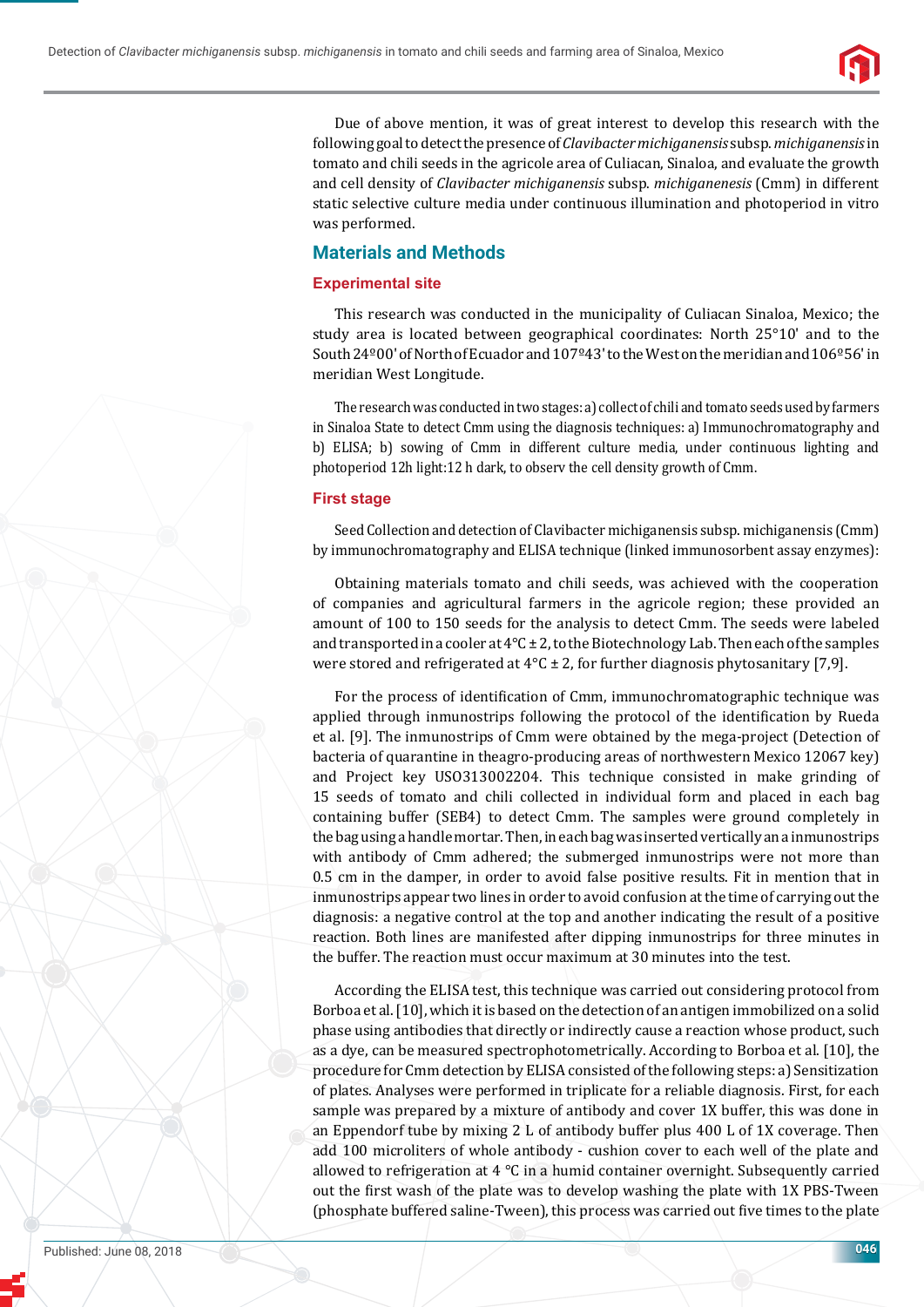

to leave no residues in wells, then proceeded to dry wells sanitary paper covering them, turning them upside down and shake to style all PSBT and waste. Then the samples were added, first macerated in a mortar sample (seeds) with 1 mL or volume of extraction buffer required general. Added 100 L of the ground sample into each well (two wells), was added 100 uL of positive control (antigen) in the positive control well and 100 L of extraction buffer in the well generally negative control. Plate was placed in moist container and incubated overnight at 4 °C. The second plate washing involved washing the wells five times with 1X PBST. After washing they were cleaned sanitary paper covering them, turning them upside down to that style all remaining PBST and debris that may have been. After this the wells were observed to verify that they were free of plant tissues or bubbles, if they contained one of two obstacles must repeat wash. Later was added the set of enzymes, by adding 100 uL of enzyme solution - buffer ECL (chemiluminescence enzyme) to each well and incubated the plate in a moist container for two hours at room temperature. The enzyme solution - ECL buffer was prepared in an Eppendorf tube by adding 2.5 L of the enzyme + 500 L of ECL buffer 1X. After a third wash was the plate that held 2 h of incubation, then washed the wells of the plate 5 times with 1X PBST. After washing the wells were cleaned sanitary paper covering them, turning them upside down to that style all remaining PBST and debris that may have been. After this the wells were observed to verify that they were free of plant tissues or bubbles, if they contained one of two obstacles must repeat wash. Then the solution was added PNP considered to add 100 L of PNP substrate in each well and the plate was incubated at room temperature humidity of 15 - 45 minutes. After this time the wells were observed to see the results. The positive control should have a bright yellow and the negative should not change color. Wells were observed with the sample to be analyzed, if the wells were yellow and were taken as positive if it changed color were negative. PNP solution was prepared in an Eppendorf tube by adding 500 microliters of PNP buffer  $1X + 1/6$  PNP tablet, diluted by the tablet in the resuspension buffer. It should be noted that the tablets were not touched or exposed to strong light, as this could infer the result of color.

## **Second stage**

Evaluation of treatments on growth and cell density of *Clavibacter michiganensis* **subsp***. michiganensis (Cmm):*

Cmm bacteria was grown in Petri dishes on the PDA culture medium for a first fitting to the different media for 24 h. Subsequently cultured in 125 mL Pteri dishes with three different culture media to be evaluated in YDC, NBY and LPGA for seven days. The medium yeast extract-dextrose (YDC) was prepared with 10 g of yeast extract, 20g of dextrose, 20g calcium carbonate (fine powder), 15g agar and 1L of water; the medium of NBY agar in 15g consisted in 8g of nutrient broth, 2g yeast extract, 2g potassium monohydrogen phosphate  $(K_2HPO_4)$ , 0.5g of potassium dihydrogen phosphate  $(KH_2PO_4)$ , 2.5g of glucose and 1 L of water; while the medium with yeast LPGA - peptone - glucose and agar according to Rodriguez. Each of the media were exposed under two conditions: a) a photoperiod 12h light (3000 lux): 12h darkness and evaluated for seven days; each of the cultures initiated with an inoculum of 50,000 cfu / mL (colony forming units / mL), and b) continuous light (3000 lux) and evaluated for seven days, each of the cultures initiated with an inoculum of 50,000 cfu / mL. The cultures were maintained under controlled temperature conditions at 22 °C., ten replications were generated for each treatment.

#### **Variables monitored every 12h**

The variables monitored were: 1. Temperature, it was measured with a conventional mercury thermometer (-10 to 120 °C). 2. pH, it was measured with a portable potentiometer brand pH tester 1 Easton, previously calibrated with buffers of 7.0 and 10.0. 3. Lighting was measured with a photometer Fisher Scientific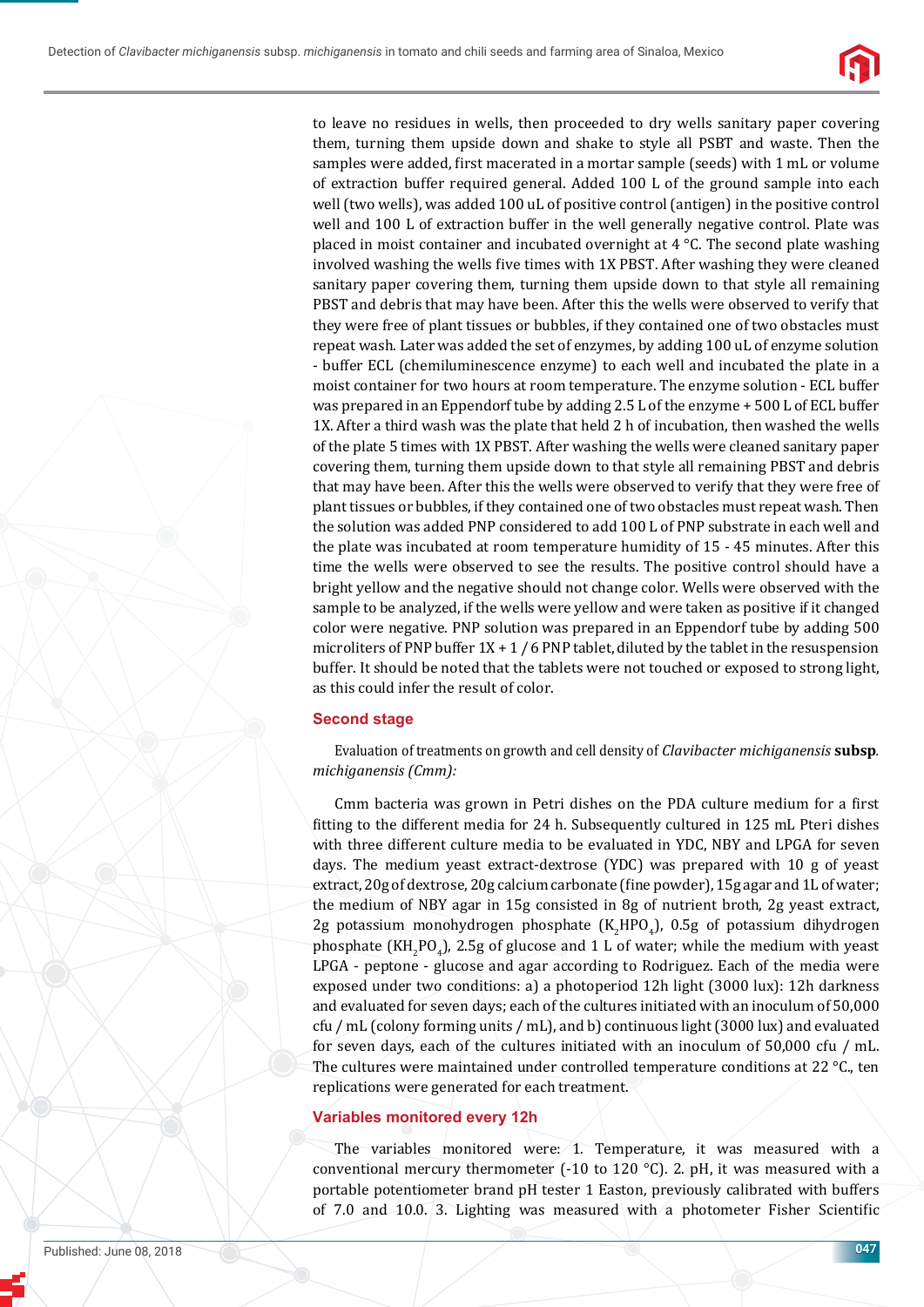

brand. 4. Quantification of cell density. This technique was performed by direct counting with a hemacytometer of 0.1 mm in depth in a compound microscope at 10X and samples fixed with 1% lugol (Gitaitsis et al. 1987). Data from cell concentrations were transformed to obtain the logarithm base two. Growth rates (number of divisions per day) and doubling time were calculated by the formula m =  $(\text{Log}_2 B_n\text{-Log}_2 B_o)$  /  $(t_n$  $t_{\circ}$ ). The cumulative growth rate (M) was obtained from all the rates recorded in the experiment (Em) and the maximum rate was the highest M value obtained during the development of crops.

#### **Experimental design and statistical analysis**

In the present study was used a completely randomized design with analysis of variance (ANOVA) of two ways. We used multiple range test of Duncan with a significance level of P < 0.05 to examine differences between treatments. The statistical program used for data analysis was the SAS [11].

## **Results and Discussion**

#### **First stage**

According to obtaining plant material (seed) of tomato and chili from farmers in agricultural land in Sinaloa State, had the support of six areas (Culiacan, El Tamarindo, Navolato, Culiacan, El dorado and Badiraguato) where farmers provided seeds of varieties and hybrids for the detection of *Clavibacter michiganensis* subsp. *michiganen*sis (Cmm). It should be noted that in this six areas, a total of 32 business engaged in the sale of agro-supplies donated seed of both crops. Meanwhile, the number of growers were 225, representing 79% of all growers of high and low scale of the region of Culiacan, Sinaloa, according to Osuna [12], the vegetative material collected were 35 varieties of tomatoes, while for Chili were 18.

#### **Detection by immunochromatography**

According to the method described to detect Cmm, results in tomato seed are shown in table 1, while for the chili seeds are indicated in the table 2. It can be seen that of the 35 different materials of tomato, only four of them showed the presence of Cmm positive, corresponding to E-9 materials, Saladette Determined, H4b and Peto seed Fiero, which represents 12% of total seeds collected and 93% of all varieties which are handled in the Sinaloa State. It is noted that the remaining of growers did not provide plant material (seeds) due to the high economic cost to purchase a pound of tomato seed (\$ 5.0153 US Dollars).

For its part, phytopathological diagnosis developed for chili seed, the results by immunochromatographic technique show that of the 18 materials tested, 48% proved to be positive for the presence of Cmm. These materials correspond to Northern Nunhems, Lugo, 2/Celdo, BN 942326, Prueba, 3/Celda 10, Arco Seed Anaheim and Impatient F1. These analyzes show that the the seed analyzed is a carrier of the bacterial disease known as "bird's eye" [10].

It is important to point that in developing immunochromatographic test, there was variability of response for the presence of Cmm, offered a positive result at different times. This may be due to the concentration of bacteria in a variety, which is reflected in a quick result or slow, according to Agdia [13]. Also, for the purpose of confirming the identification immunochromatographic each positive test Cmm, the maceration of seeds (solutions) of tomato and chili, several additional tests, were include like a sowed of colonies in selective culture media YDC, where after 28h, bacterial colonies composed type cells rod-shaped bacilli that without observing the curved to form aggregates in a "V", the colonies showed variability to measuring 0.4 to 0.6 microns and 0.8 to 1.2 microns. Likewise, the test was forming endospores, which was negative. The cells under microscopic observation showed no mobility. When those colonies were developed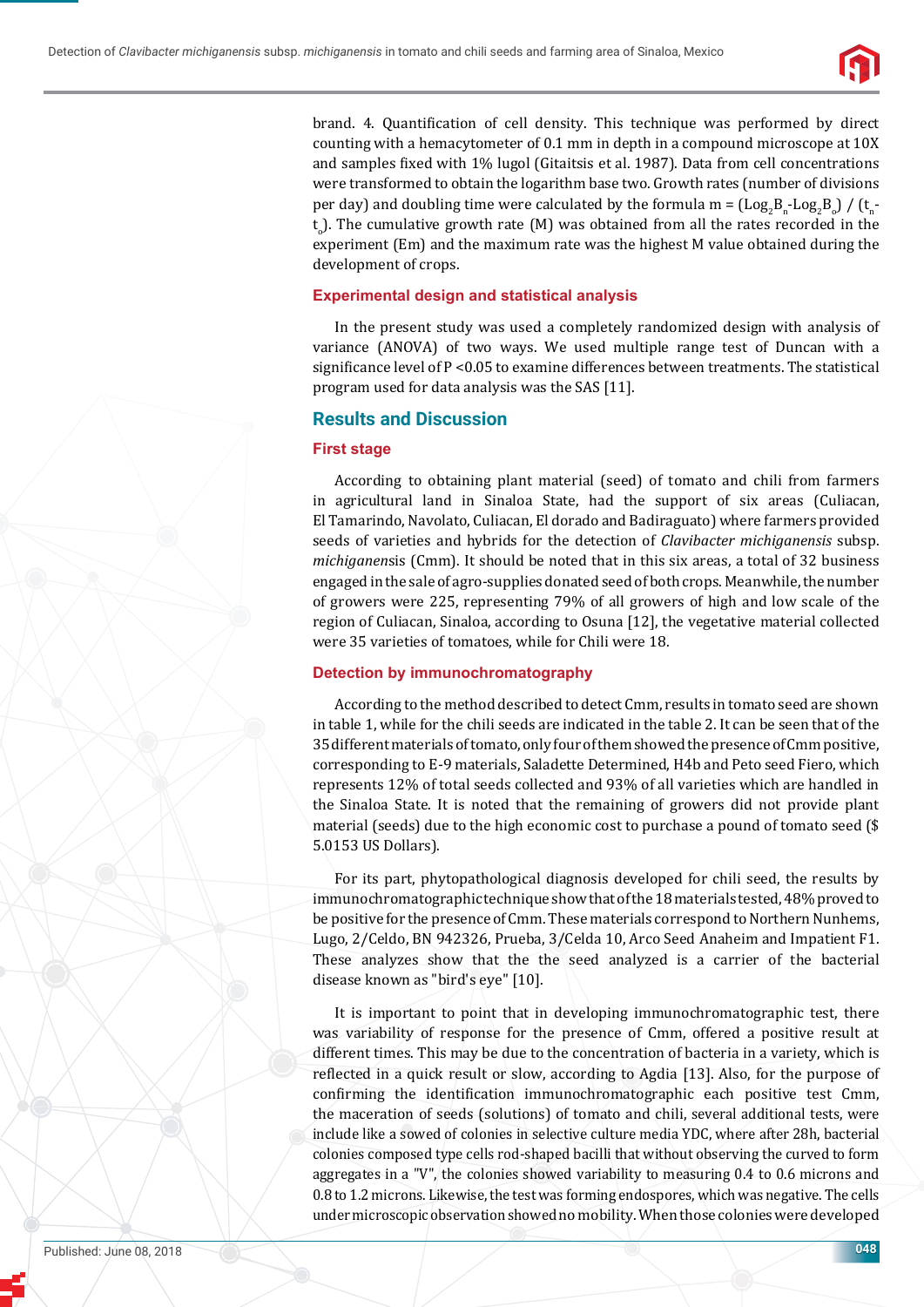

| Table 1: Detection of Cmm by Immunochromatography and ELISA in tomato seed, used in Culiacan, Sinaloa. |                                  |                               |  |  |  |
|--------------------------------------------------------------------------------------------------------|----------------------------------|-------------------------------|--|--|--|
| <b>Seed Tomato</b>                                                                                     | Immunochromatography test to Cmm | <b>ELISA technique to Cmm</b> |  |  |  |
| 1. WS-Regidor determinado saladette                                                                    |                                  |                               |  |  |  |
| 2. WS-Don Vicente                                                                                      |                                  |                               |  |  |  |
| 3. WS-Grandella                                                                                        |                                  |                               |  |  |  |
| 4. WS-Grandello                                                                                        |                                  |                               |  |  |  |
| 5. WS-Budapest                                                                                         |                                  |                               |  |  |  |
| 6. WS-28                                                                                               |                                  |                               |  |  |  |
| 7. WS-38                                                                                               |                                  |                               |  |  |  |
| 8. WS-49                                                                                               |                                  |                               |  |  |  |
| 9. WS-2478 indeterminado Roma                                                                          |                                  |                               |  |  |  |
| 10. WS-2483 indeterminado Roma                                                                         |                                  |                               |  |  |  |
| 11. WS-2482 indeterminado Roma                                                                         |                                  |                               |  |  |  |
| 12. WS-1730 determinado Roma                                                                           |                                  |                               |  |  |  |
| 13. WS-830600987 indeterminado Bola                                                                    |                                  |                               |  |  |  |
| 14. WS-830402457 indeterminado Bola                                                                    |                                  |                               |  |  |  |
| 15. WS-830606311 indeterminado Roma                                                                    |                                  |                               |  |  |  |
| 16. WS-830711607 indeterminado Roma                                                                    |                                  |                               |  |  |  |
| 17. WS-830606001 indeterminado Roma                                                                    |                                  |                               |  |  |  |
| 18. WS-830708161 determinado Roma                                                                      |                                  |                               |  |  |  |
| 19. WS-830708420 determinado Bola                                                                      |                                  |                               |  |  |  |
| 20. WS-830602119 determinado Grape                                                                     |                                  |                               |  |  |  |
| 21. WS-Castella Bola Racimo                                                                            |                                  |                               |  |  |  |
| 22. WS-Speedella Bola Racimo<br>23. WS-Rootstock Monstro                                               |                                  |                               |  |  |  |
| 24. WS-Rootstock 810700030                                                                             |                                  |                               |  |  |  |
| 25. WS-Recova determinado Roma                                                                         |                                  |                               |  |  |  |
| 26.WS-Regidor determinado Roma                                                                         |                                  |                               |  |  |  |
| 27. E-9                                                                                                | +                                |                               |  |  |  |
| 28. Rio Fuego 107                                                                                      |                                  |                               |  |  |  |
| 29. C-8                                                                                                |                                  |                               |  |  |  |
| 30. Rio Fuego 102                                                                                      |                                  |                               |  |  |  |
| 31. Saladette Determinado                                                                              | $\ddot{}$                        |                               |  |  |  |
| 32. Fiero H <sub>4</sub> B                                                                             | $\ddot{}$                        |                               |  |  |  |
| 33. HYPPEL                                                                                             |                                  |                               |  |  |  |
| 34. Peto Seed                                                                                          | $\ddot{}$                        |                               |  |  |  |
| 35. Cerro Gordo bola grande                                                                            |                                  |                               |  |  |  |
| Clauibeatar michigananais auban michigananais                                                          |                                  |                               |  |  |  |

 $Clavibacter$  michiganensis subsp michiganensis

+ = *Cmm* Present

– = *Cmm* Absent

\*= variability of results considering chemical and physiological test

| <b>Seed Chili</b>         |  | Immunochromatography test to Cmm |  | <b>ELISA technique to Cmm</b> |  |
|---------------------------|--|----------------------------------|--|-------------------------------|--|
| 1. Nunhems Norteño        |  | $+^{\star}$                      |  |                               |  |
| 2. Hibrido Mili           |  |                                  |  |                               |  |
| 3. Chiltepin              |  |                                  |  |                               |  |
| 4. Habanero               |  |                                  |  |                               |  |
| 5. Bell                   |  |                                  |  |                               |  |
| 6. Fresnillo              |  |                                  |  |                               |  |
| 7. Chile ancho San Martin |  |                                  |  |                               |  |
| 8. Chile Habanero         |  |                                  |  |                               |  |
| 9. Chile Cascabel         |  |                                  |  |                               |  |
| 10. Santa Fe grande       |  |                                  |  |                               |  |
| 11. Jalapeño M            |  |                                  |  |                               |  |
| <b>12. Lugo</b>           |  | $+*$                             |  |                               |  |
| 13. 2/Celdo               |  | $+*$                             |  |                               |  |
| 14. BN 942326             |  | $+^{\star}$                      |  |                               |  |
| 15. Prueba                |  | $+^*$                            |  |                               |  |
| 16.3/Celda 10             |  | $+*$                             |  |                               |  |
| 17. Arco Seed Anaheim     |  | $+*$                             |  |                               |  |
| 18. Impatient F1          |  | $+^{\star}$                      |  |                               |  |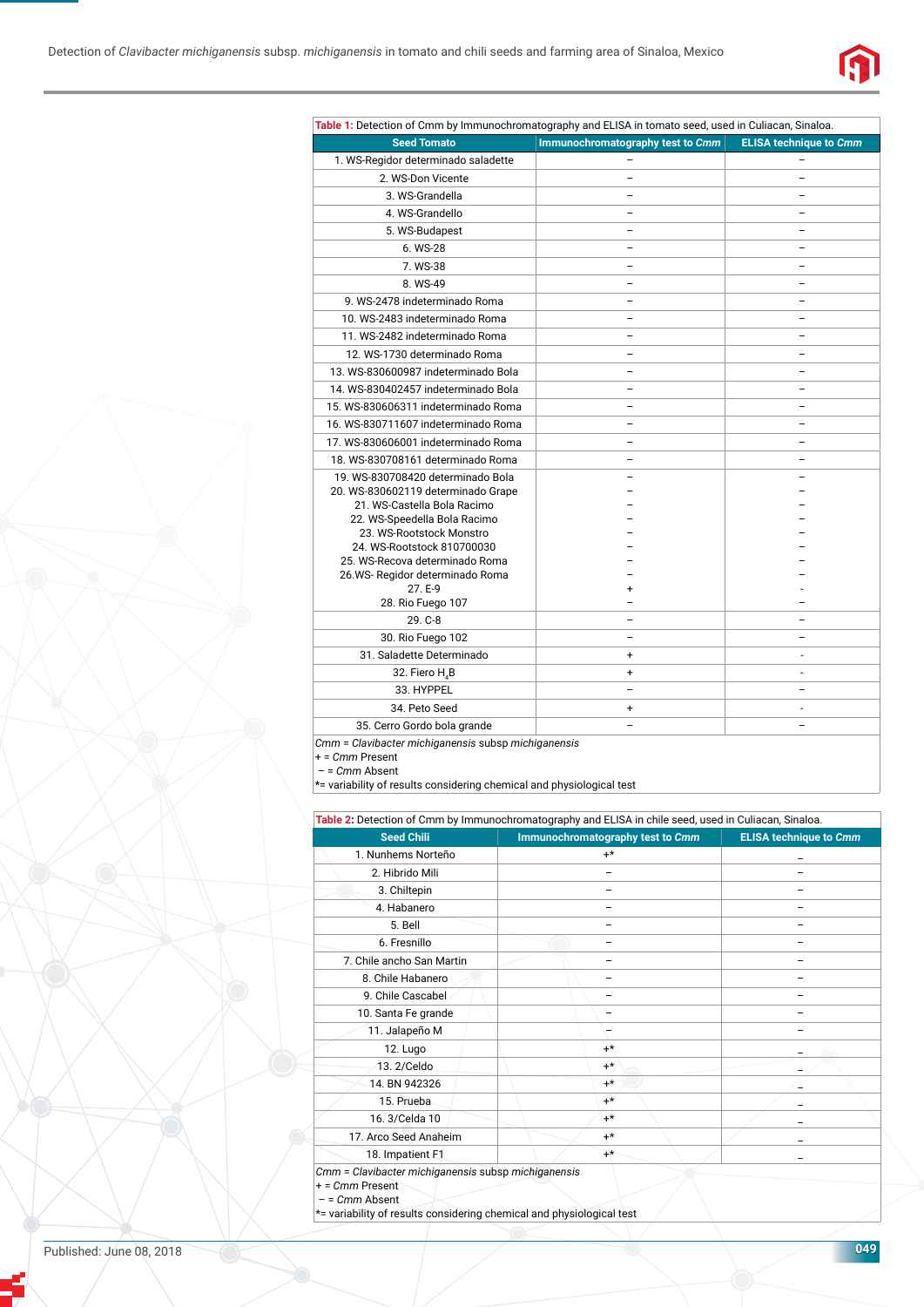

on YDC, were not generated circular and convex colonies yellow, results that are in disagree with those of Davis et al. [14-16]. It should be noted that the reaction of the immuno response and some physiological evidence of bacterial isolates from tomato seed, i.e. inmobility in bacterial cells, the colonies were yellowish to cream, considering negative results. For this variability of results the test of immunochromatography, was considered as negative.

The Gram staining technique, widely used test because it not only helps determine the shapes of the cells (Cocos, spirilla and bacilli), but also the group of bacteria, was performed in this study, resulting in a negative Gram stain, a finding consistent with Rodriguez [15]. Similarly, physiological tests were applied as catalase obtaining negative results, which helps to differentiate aerobic or anaerobic bacteria; oxidase test was negative, and helps to differentiate enteric bacteria and non-enteric; urease test with a positive results; esculin hydrolysis test was positive; some test results were inconsistent with those cited by Schaad et al. [17-19].

#### **Cmm detection by ELISA**

According laboratory tests to detect *Clavibacter michiganensis* subsp. *michiganensis* by ELISA, the enzymatic reveals were evident in tomato and chili seed (Tables 1,2). In table 1, we can detect some positive results match by Immunochromatography technique for the presence of Cmm. However in comparison with ELISA, this result confirms the importance to consider alternative diagnostic techniques; this variability of results between different diagnostic techniques according to Fatmi and Schaad [20,21], is likely to happen, since factors such as the number of cells, abrasive compounds to the antibody and antigen exposure time to read, light, temperature, etc.., May be conditions to provide a similar result. However, a recommendation to avoid this type of variability [21,22], is the development of repetitions at the time of analysis. This aspect was addressed and confirmed obtaining no presence of Cmm in tomato seed material of Peto Seed, Fiero  $\rm H_4 B$ , Saladette Determinado and E-9, by ELISA.

For its part, the results obtained in diagnostic ELISA in chili seeds (Table 2) indicate that only 40% of the materials is infected with Cmm by Immunochromatography technique. However, this result compared with the ELISA does not match. In this sense, and according to Lou et al. [21-22], was developed the recommendation to triple analysis, in order to corroborate results, which showed to be negative for the presence of Cmm.

Not with standing the above results, and due the positive results by Immunochromatography technique, is important indicate the possibility how Cmm can has the ability of bacterial canker spread by seed [23,24]. These results show the importance it plays phytopathological diagnosis by health authorities, which should strengthen inspectorates diagnostic measures, and environmental conditions that are manifested in the horticultural zone of Culiacan, is a primary factor in the expression of an epidemic since the state has 1.705 hectares led to the cultivation of tomatoes and chili in a greenhouse, shade house and open pit [1].

**Second stage. Evaluation of treatments on growth and cell density of Cmm**: Once the Cmm bacteria was grown in culture media YDC, NBY and LPGA, and exposed under two conditions: a) a photoperiod 12 h light (3000 lux): 12 h dark to evaluate variables of temperature, pH and quantification cell density for seven days, the results indicate that at this stage of study, the variable temperature was maintained at 22  $\degree$ C  $\pm$  1.5 in the different treatments. The pH ranged from 6.92  $\pm$  0.36 to 7.19  $\pm$  0.34 in the cultures with photoperiod and 6.98  $\pm$  0.29 to 7.22  $\pm$  0.035 in cultures with continuous light. Nevertheless, the variation observed in this study, according to results obtained by Mansour and Salama [25], is not significant between the two conditions of illumination, prior to that above a unit, the bacterial mortality rates are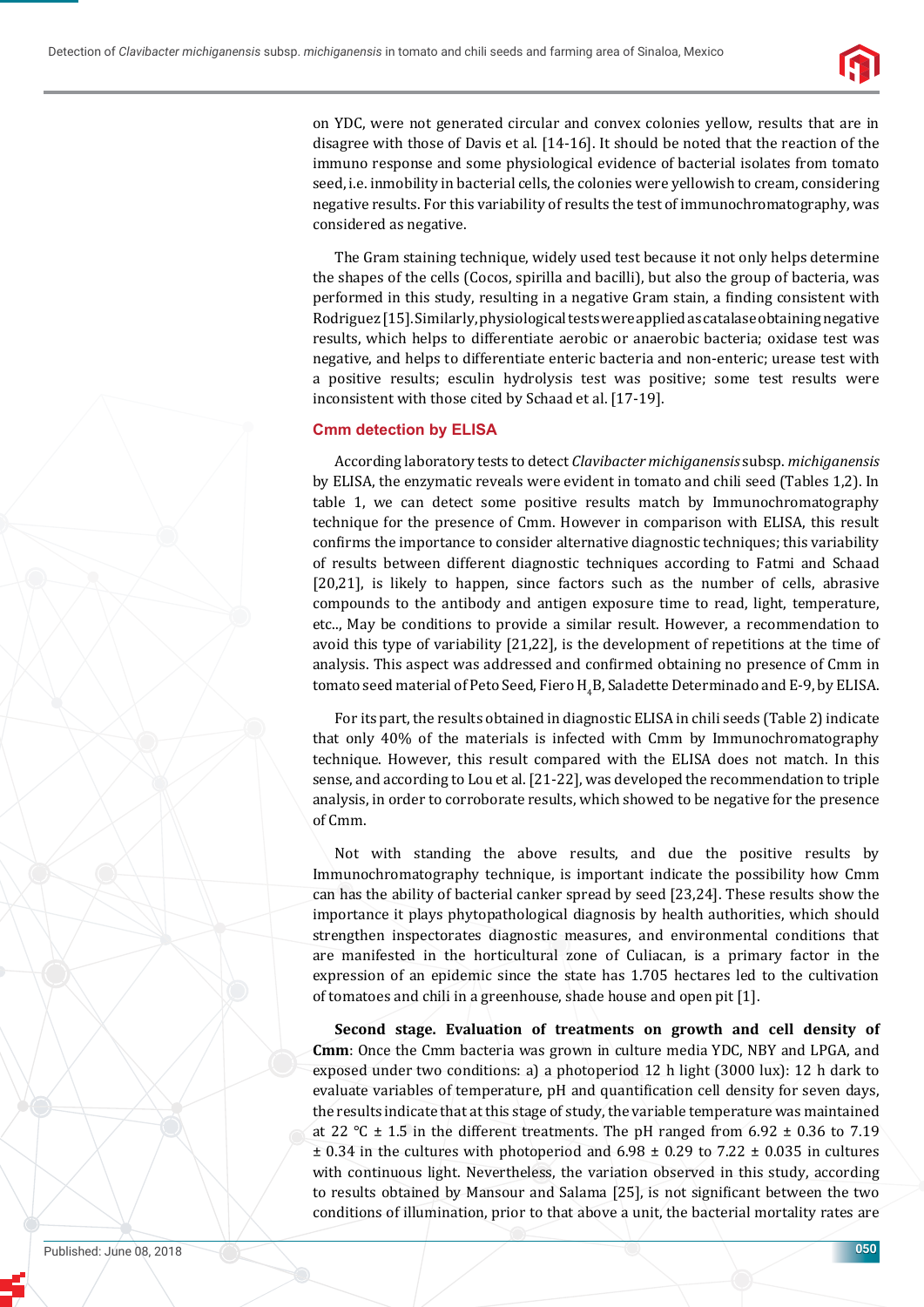

considerable [25], aspect that did not happen in the present study. For its part, the variable bacterial cell growth in culture media, initiated by the adaptation phase where most of the inoculated cells were viable. However, it was observed that binary fission was slow, since they are not immediately able to divide [25]; subsequently observed a continuous exponential growth of the cells, which is indicative of cell division according to Thessen et al. [26]. In this sense, the cell division rate was constant over a period of four days and recorded a maximum growth rate on the fifth day of culture. Then the time required for cell replication decreased, reducing the growth rate, which is a sign of entering the phase of slow growth, this stage occurred between day six and seven was the last day of culture (Figure 1). The growth curves in the three different media and the two light conditions had a similar trend, with growth up until the last days of the experiment and an exponential phase extended mainly to the middle LPGA with photoperiod. In the culture medium YDC was obtained further growth, and to a lesser extent in the medium NBY, while lower values were observed in the the culture medium LPGA. This decrease in growth amid LPGA is because bacteria is adapted to grow with micronutrients near the natural habitat because its vegetable origin, so that the reduction of salts causes there is an increase in cell volume by accumulation of water inside and diversion of their metabolic activities [25] (Figure 1). Analyses of variance indicate that the culture media had a significant effect  $(P < 0.05)$  on growth rate and maximum cell density of Cmm. The culture medium was obtained YDC higher growth, while the lowest was observed in the middle and LPGA NBY, respectively. The maximum growth rate on YDC was with 1.71 division's day  $^{-1}$  in the cultures under continuous light and 1.0 divisions day<sup>-1</sup> with photoperiod and 1.39 divisions day<sup>-1</sup> in the cultures under continuous light at 25 psu (power supply unit). The cumulative growth rate was above three divisions/day for these same media and light conditions, while the other treatments were minor. Thessen et al. [26], mention that the optimal growth in different culture media depends on the species of bacteria because they found that *Ralstonia* had a maximum growth rate on PDA, while the maximum growth was about half *Ralstonia* KB (B King) and gender showed a growth *Pectobacterium* intermediate between the other two genera (Figure 1). Analyzing the highest cell concentrations at the end of the experiment in each of the means were significant differences ( $P < 0.05$ ) in the three culture media, it was observed that was higher on  $555.000 \pm 137.000$  YDC of cfu/mL with continuous light and  $453.000 \pm 89.000$  cfu/mL with photoperiod, and decreased significantly (P < 0.05) with LPGA medium (Figure 1). The answer to the cell culture medium with respect to the variation of the components of the culture medium is different depending on the species of bacteria grown. In the present study, the decrease of cell concentration in the culture media used is consistent with Rosales



**Figure 1:** Cell growth curves of *Clavibacter michiganensis* subsp *michiganensis* (Cmm) in different culture media (YDC, LPGA and NBY) with continuous light (Lc) and photoperiod (F).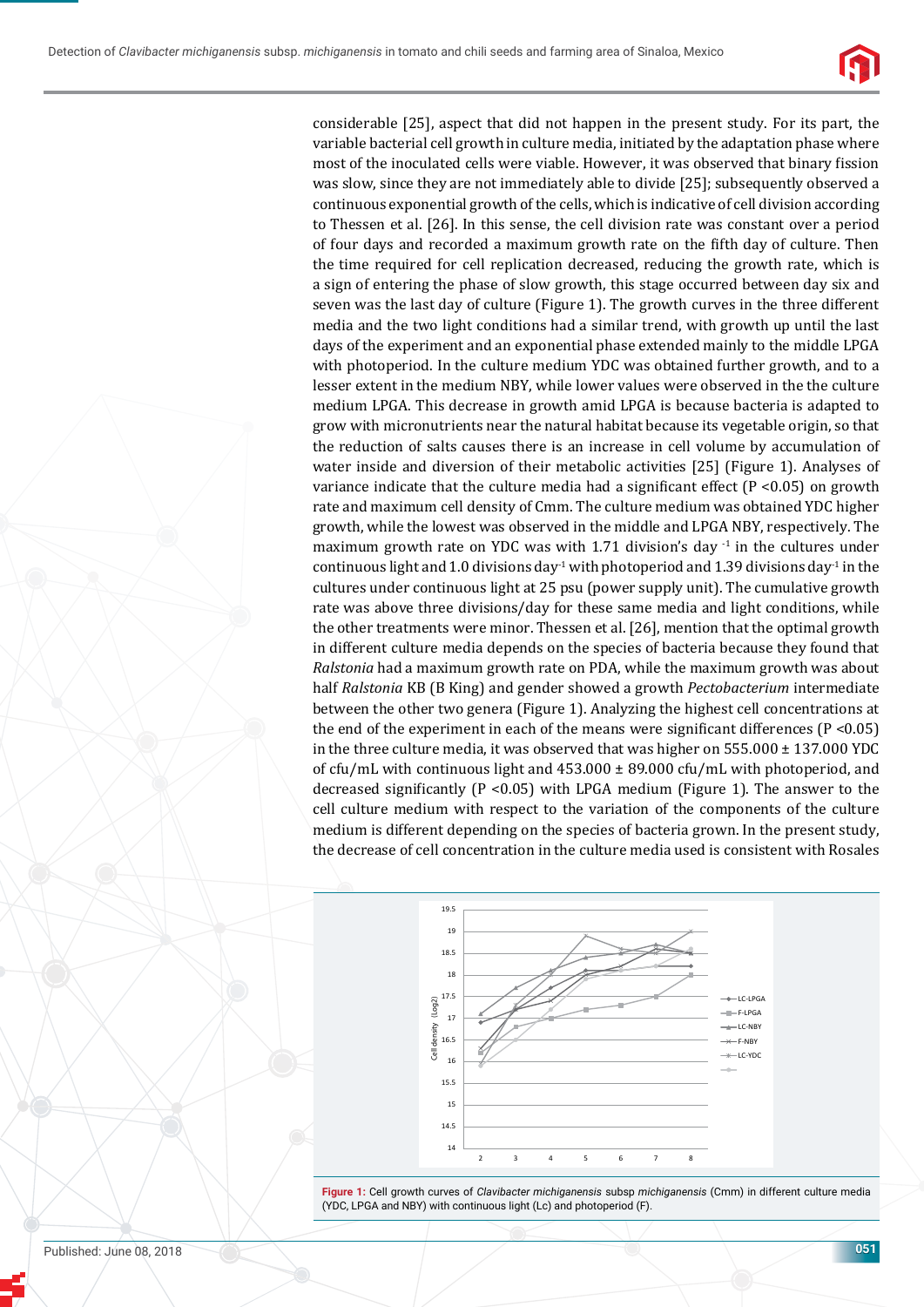

and Morales [27], who found that the highest cell density of Cmm strain H was in YDC. Meanwhile, Arroyo and Martinez [28], reported that *Mycobacterium* grown under controlled laboratory conditions decreased cell density means less enriched with salts. Lopez et al. [8] found that *Osochrysis* sp. shows a higher cell density at low concentrations of salts, however, Castro and Tavano [29], observed that the salts had no significant effect (P> 0.05) on growth and maximum cell density of *Chaetoceros wighamii*. Changes in culture media with different nutrient (salt) affect the organisms in three ways: a) osmotic stress with direct impact on cellular water potential, b) ionic stress caused by the entry or loss of ions and c) change in the rate of ion selective membrane [25]. Besides affecting nutrients, light regime also plays an important role since it also affects the growth and biomass production of crops [30]. In this research the two lighting conditions showed no statistically significant effect on maximum cell concentration in the treatments, but the maximum growth rate  $(P < 0.05)$  and the cumulative growth rate. The photoperiod with 12 h light: 12 h dark had slower growth, a finding consistent with Brown et al. [31], who reported that *Ralstonia* had a maximum growth rate of 1.9 with continuous illumination and a photoperiod with 12 h light: 12 h dark. On the other hand, Humphrey [32], found a slower growth of *Agrobacterium* when grown in the cycle of 12 h light: 12 h dark compared to cultures exposed to continuous illumination. The diatoms *Chaetoceros* and *Phaeodacttylum didytum tricornutum* showed a growth rate under continuous light of 0.6 and 1.7 respectively, and a photoperiod of 0.4 and 1.2.

## **Conclusions**

For the present investigation we conclude the variability to detect Cmm in seed of tomato and chili by Immunochromatography and ELISA techniques. With the serological techniques of immunochromatography, ELISA and biochemical and physiological tests, the effectiveness of a phytopathological diagnosis in a timely manner to identify bacteria is demonstrated. Therefore, it is recommended to consider the fusion of diagnostic techniques in the emission of a result. According to the evaluation of different culture media on the growth and cellular density of Cmm, for purposes of isolation, detection and exponential growth of bacteria, continuous light conditions are continued by proposing the YDC medium for Cmm.

#### **References**

- 1. SIAP. Secretaría de Agricultura, Ganadería, Desarrollo Rural, Pesca y Alimentación. Por Estado y Cultivo. Sistema Integral de Información Agroalimentaria y Pesquera. 2017. **Ref.:** https://goo.gl/Divcbp
- 2. CAADES. Cierre de ciclo de hortalizas. Confederación de Asociaciones Agrícolas del Estado de Sinaloa. 2017; 3: 10-13.
- 3. Messiaen CM. Enfermedades de las hortalizas. Mundi prensa. Primera ed. México. 2005; 575.
- 4. Nandi M, Macdonald J, Liu P, Weselowski B, Yuan ZC. Clavibacter michiganensis ssp. michiganensis: bacterial canker of tomato, molecular interactions and disease management. Mol Plant Pathol. **Ref.:**  https://goo.gl/RPcCvm
- 5. Eichenlaub R, Gartemann KH. The Clavibacter michiganensis subspecies: Molecular investigation of Gram-positive bacterial plant pathogens. Annu Rev Phytopathol. 2011; 49: 445-464. **Ref.:** https://goo.gl/SUjKSH
- 6. Rueda PE. Cuando las enfermedades traspasan las fronteras: México un caso. Congreso Mundial de Trichoderma y Fitopatología. Costa Rica 19 mayo de 2008.
- 7. Rueda PE, Medina D, Alvarado M, García O, Tarazón H, et al. Detección y caracterización de Clavibacter michiganensis subsp. sepedonicus en papa en el estado de Sonora, México. Tropical and Subtropical Agroecosystems. 2009; 10: 13-20.
- 8. López EJA, Huerta-Aldaz N, EstradaDurán GC, Salgado MP, Re Vega E, et al. Effect of salinity on the growth of Isochrysis sp. under static culture conditions. Biotechnology. 2004; 3: 10-15. **Ref.:** https://goo.gl/tdesed
- 9. Rueda-Puente EO, Tarazón-Herrera MA, García-Hernández JL, Murillo-Amador B, Holguín-Peña RJ, et al. Production of antibodies for bacterial fruit blotch [Acidovorax avenae pv. citrulli (Schaad, Sowell,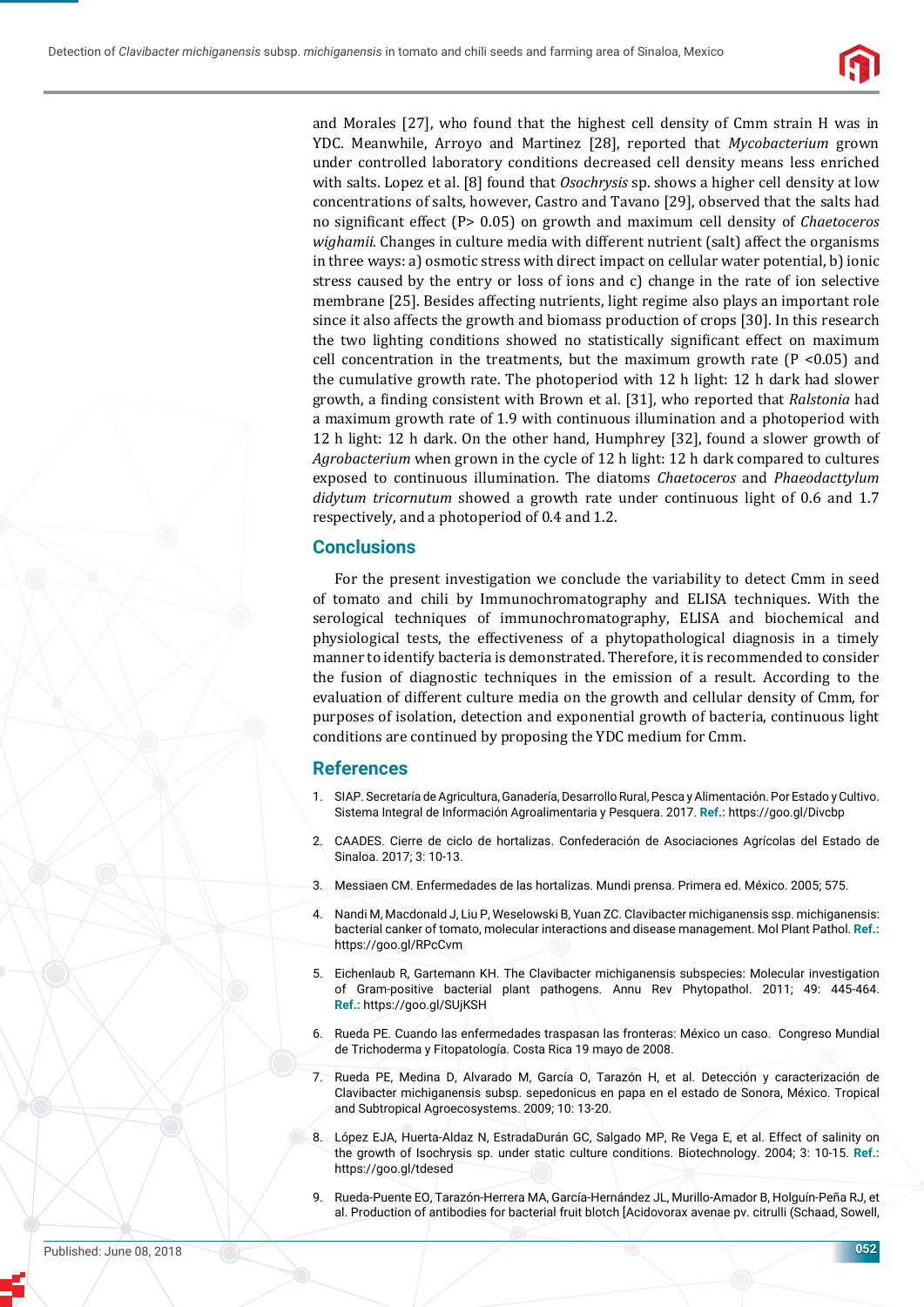

Goth, Colwell y Webb) Willems, Goor, Thielemans, Gillis, Kersters y De Ley] of watermelon (Citrullus vulgaris Schrad.) in the region Comarca Lagunera, Mexico. Revista Mexicana de Fitopatología. 2006; 24: 129-135. **Ref.:** https://goo.gl/8Fkn76

- 10. Borboa Flores J, Rueda Puente EO, Acedo Félix E, Ponce JF, Cruz M, et al. Detection of Clavibacter michiganensis subspecies michiganensis in tomato of the state of Sonora, Mexico. Revista Fitotecnia Mexicana. Bravo, Aldunate MyAP 1993. Monografías Hortícolas. CORFO. PUCCH. Santiago. 2009; 136. **Ref.:** https://goo.gl/G9voEr
- 11. SAS Institute. SAS/STAT user's guide, Version 6.12 SAS, Institute, Cary, NC, USA. 2001.
- 12. Osuna G, Rodríguez yF. Distrito de Desarrollo Rural Culiacán. ddr004@sin.sagarpa.gob.mx. carret. a Navolato km. 7.5 Bachigualato, Culiacán, Sinaloa. CP. 80140. SAGARPA-Culiacán. 2017; 120.
- 13. AGDIA. 2017. **Ref.:** https://goo.gl/n9pEZj
- 14. Davis MJ. Taxonomy of plant-pathogenic coryneform bacteria. Annual Review of Phytopathology. 1996; 24: 115-140. **Ref.:** https://goo.gl/VmmhPQ
- 15. Rodríguez MML. Manual para la Identificación de Bacterias Fitopatogenas, 2<sup>nd</sup> Ed. Universidad Autónoma de Chapingo. 2001; 80-96.
- 16. Rodríguez RR, Rodríguez JMT. Medina SJA. Cultivo moderno del tomate. Segunda Reimpresión. Ed. Mundi-Prensa. Madrid, España. 2001; 15-19. **Ref.:** https://goo.gl/9Ai1sy
- 17. Schaad NW, Jones JB, Chun W. Laboratory Guide for Identification of Plant Pathogenic bacteria, APS Press, USA. 2001; 1-15.
- 18. Sharabani G, Manulis-Sasson S, Borenstein M, Shulhani R, Lofthouse M, et al. The significance of guttation in the secondary spread of Clavibacter michiganensis subsp. michiganensis in tomato greenhouses. Plant Pathol. 2013; 62: 578-586. **Ref.:** https://goo.gl/paVzpv
- 19. Sharabani G, Manulis-Sasson S, Chalupowicz L, Borenstein M, Shulhani R, et al. Temperature at the early stages of Clavibacter michiganensis subsp. michiganensis infection affects bacterial canker development and virulence gene expression. Plant Pathol. 2014; 63: 1119-1129. **Ref.:** https://goo.gl/en56ZH
- 20. Fatmi M, Schaad NW. Survival of Clavibacter michiganensis ssp. michiganensis in infected tomato stems under natural field conditions in California, Ohio and Morocco. Plant Pathol. 2002; 51: 149-154. **Ref.:** https://goo.gl/LnfBAe
- 21. Lou LX, Walters BH, Liu XL, Li JQ. Quantification of variable cells of Clavibacter michiganensis subsp. michiganensis using a DNA binding dye and a rad-time PCR assay. Plant Pathol. 2007; 135: 1365-3059.
- 22. Borboa FJ. Detección e incidencia de Clavibacter michiganensis subespecie michiganensis en Lycopersicon esculentum Mill. en el estado de sonora, México y evaluación del efecto bactericida de aceites esenciales. Tesis de Posgrado. Universidad Autónoma de Baja California. Mexicali, Baja California, México. 2009; 80.
- 23. Thyr BD, Samuel MJ, Brown PG. New solanaceous host records for Corynebacterium michiganense. Plant Disease Reporter. 2003; 59: 595-598. **Ref.:** https://goo.gl/ny258v
- 24. Sen Y, van der Wolf J, Visser RGF, van Heusden S. Bacterial canker of tomato: Current knowledge of detection, management, resistance, and interactions. Plant Dis. 2015; 99: 4-13. **Ref.:** https://goo.gl/qBm7Mm
- 25. Mansour MMF, Salama KHA. Cellular basis of salinity tolerance in plants. Environ Exp Bot. 2004; 52: 113-122. **Ref.:** https://goo.gl/4xAzg5
- 26. Thessen AE, Dortchm Q, Parson ML. Effect of salinity of Pseudo-nitzschia species growth and distribution. J Phycol. 2005; 41: 21-29. **Ref.:** https://goo.gl/taFiw2
- 27. Rosales NO, Morales JyR. Influencia de la salinidad sobre crecimiento y composición bioquímica de la Clavibacter michiganensis ssp. michiganensis. Ciencias Marinas. 2005; 31: 349-355.
- 28. Arroyo-Pacheco LE, Martínez-Baldenebro F. Producción de biomasa y composición química de dos especies de microalgas a diferentes salinidades. Tesis de Licenciatura. Universidad de Sonora. Hermosillo, Sonora, México. 1994; 78.
- 29. Castro AS, Tavano G. Growth and biochemical composition of the diatome Chaetocerus under different temperature, salinity and dioxide carbon levels. Aquaculture. 2005; 246: 405-412. **Ref.:** https://goo.gl/EDwUVP